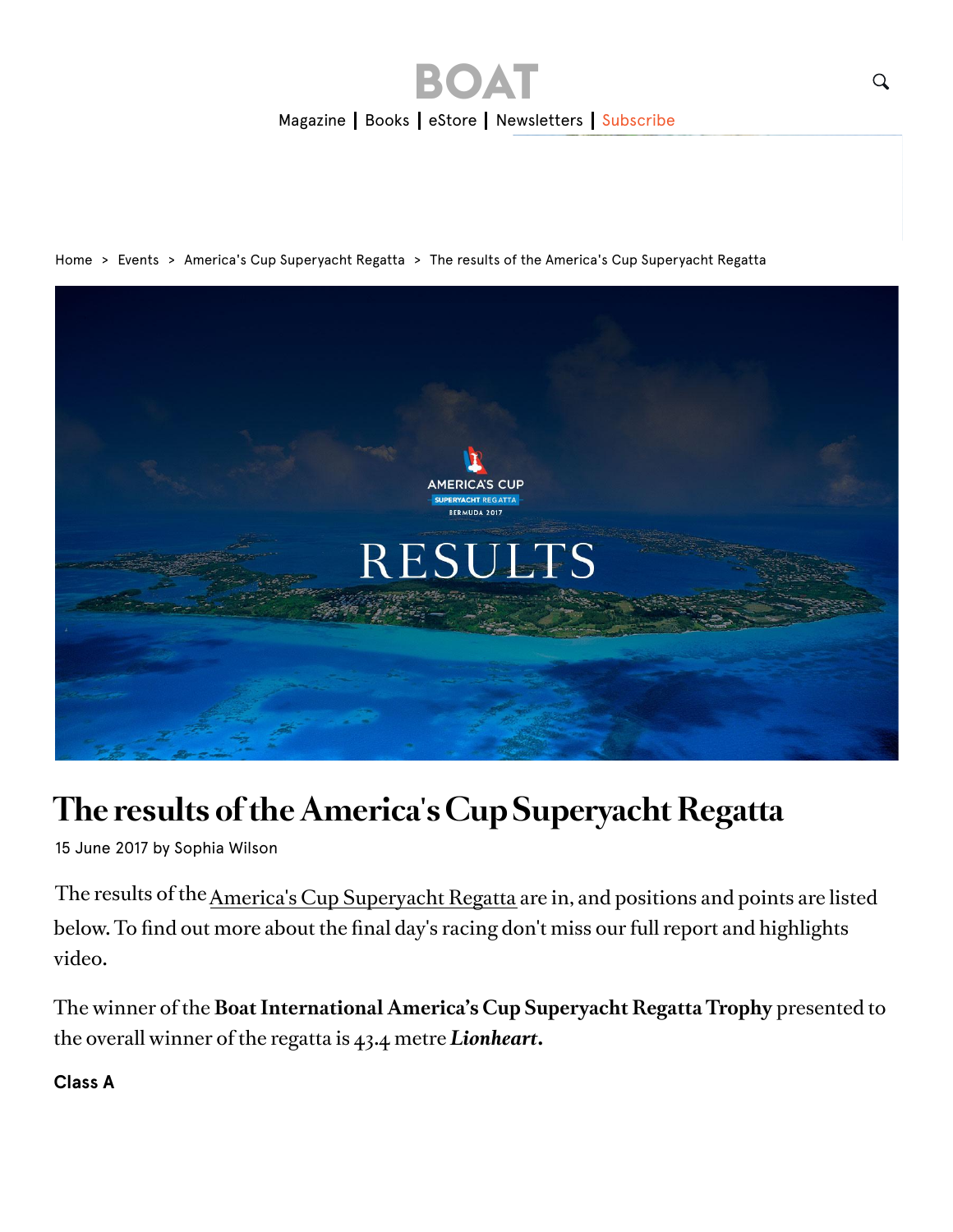Class A

## **BOAT**

| SERIES PLACE $\vee$ | YACHT NAME          | <b>RACE1</b> | RACE 2 | RACE <sub>3</sub> | <b>TOTAL POINTS</b> |
|---------------------|---------------------|--------------|--------|-------------------|---------------------|
| 3                   | <b>VISIONE</b>      |              | 4(DSQ) | 4(DNC)            | Q                   |
| 2                   | LEOPARD 3           | 3            | 2      |                   |                     |
|                     | HIGHI AND FI ING 15 | 2            |        |                   | 4                   |

### **Class B**

| SERIES PLACE $\sim$ | YACHT NAME      | <b>RACE1</b>  | RACE 2 | RACE <sub>3</sub> | <b>TOTAL POINTS</b> |
|---------------------|-----------------|---------------|--------|-------------------|---------------------|
|                     | <b>ACTION</b>   | $\mathcal{P}$ | 3      |                   | 6                   |
| 2                   | <b>REBECCA</b>  | 3             | 2      | າ                 |                     |
| 3                   | SOJANA          | 4             |        | 3                 | 8                   |
| 4                   | <b>HYPERION</b> |               | 4      | 4                 | o                   |

### **Class C**

| SERIES PLACE $\sim$ | YACHT NAME         | <b>RACE1</b>   | <b>RACE 2</b>  | <b>RACE 3</b>  | <b>TOTAL POINTS</b> |
|---------------------|--------------------|----------------|----------------|----------------|---------------------|
| 1                   | <b>BEQUIA</b>      | $\overline{2}$ | $\mathbf{1}$   | 1              | 4                   |
| $\overline{2}$      | <b>METEOR</b>      | 6              | $\overline{2}$ | $\overline{2}$ | 10                  |
| 3                   | THE MALTESE FALCON | $\mathbf{1}$   | $\overline{4}$ | 6              | 11                  |
| 4                   | <b>WILD HORSES</b> | 5              | 3              | 3              | 11                  |
| 5                   | <b>COLUMBIA</b>    | 3              | 5              | 5              | 13                  |
| 6                   | <b>AUDREY II</b>   | 4              | 6              | $\overline{4}$ | 14                  |
| 7                   | SILVER SPRAY       | 8 (DNF)        | 8 (DNF)        | 8 (DNF)        | 24                  |